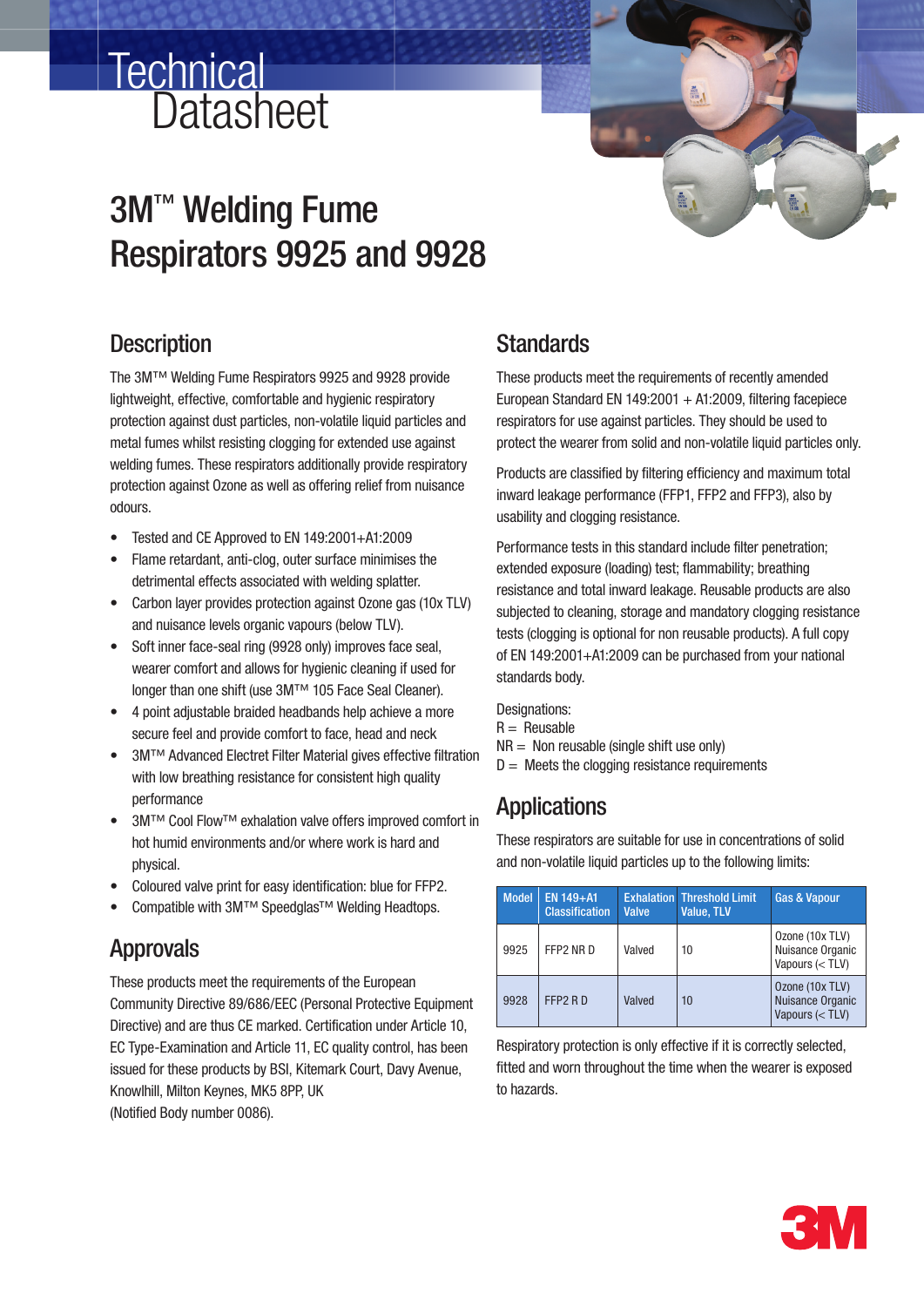| <b>Selection Guide</b>                                |                                                    | FFP <sub>2</sub> | <b>Organic Vapour</b> | Welding   |
|-------------------------------------------------------|----------------------------------------------------|------------------|-----------------------|-----------|
| Painting,                                             | Solvent-Based - brush / roller applied             |                  | $\bullet$             |           |
| Varnishing,<br>Spraying,<br>Coating,<br><b>Mixing</b> | Solvent-Based - spray applied                      | Ask 3M           |                       |           |
|                                                       | Water-Based - brush / roller / spray applied       |                  |                       |           |
|                                                       | <b>Wood Preservatives</b>                          |                  |                       |           |
|                                                       | <b>Powder Coating</b>                              |                  |                       |           |
| Sanding,                                              | Rust, most Metals, Filler, Concrete, Stone         | $\bullet$        |                       |           |
| Stripping,<br>Grinding,                               | Cement, Wood, Steel,                               | $\bullet$        |                       |           |
| Cutting,                                              | Paints, Varnish, Anti-rust coating                 |                  |                       |           |
| <b>Drilling</b>                                       | Stainless Steel, Anti-fouling varnish              |                  |                       |           |
|                                                       | Resins, Reinforced plastics (carbon / glass fibre) | $\bullet$        |                       |           |
| Construction /<br>Maintenance                         | Scabbling, Shot-creting (concrete dust)            | $\bullet$        |                       |           |
|                                                       | Plastering, Rendering, Cement mixing               |                  |                       |           |
|                                                       | <b>Demolition</b>                                  | $\bullet$        |                       | $\bullet$ |
|                                                       | Groundwork, Earth moving, Piling, Underpinning     | $\bullet$        |                       |           |
|                                                       | Spray foam, Loft Insulation                        | $\bullet$        |                       |           |
| Metal working /<br><b>Foundries</b>                   | <b>Welding, Soldering</b>                          | ۰                |                       | $\bullet$ |
|                                                       | Electro-plating                                    |                  |                       |           |
|                                                       | Finishing, Slotting, Drilling, Riveting, Machining |                  |                       |           |
|                                                       | Oxyacetylene cutting                               | $\bullet$        |                       |           |
|                                                       | Molten metal handling, Smelting                    | $\bullet$        |                       |           |
| Cleaning /                                            | Disinfection, Cleaning                             |                  |                       |           |
| <b>Waste Removal</b>                                  | Waste removal                                      | $\bullet$        | $\bullet$             |           |
|                                                       | Asbestos handling                                  |                  |                       |           |
|                                                       | Asbestos removal                                   | Ask 3M           |                       |           |
| Allergens /                                           | Pollen, Animal dander                              | $\bullet$        |                       |           |
| <b>Biohazards</b>                                     | Mould / Fungus, Bacteria**, Viruses                | $\bullet$        |                       |           |
|                                                       | **Tuberculosis                                     |                  |                       |           |
|                                                       | Diesel exhaust / Smoke                             | $\bullet$        |                       |           |
| Agriculture /<br>Forestry                             | Handling infected animals, Culling                 |                  |                       |           |
|                                                       | Feeding livestock, Cleaning sheds / harvesters     | $\bullet$        |                       |           |
|                                                       | Straw chopping, Composting, Harvesting             | $\bullet$        |                       |           |
|                                                       | Pesticides, Insecticides (crop spraying)           | ۰                | $\bullet$             |           |
| Mining/<br>Quarrying                                  | Tunnelling, Drilling, Grinding, Excavation         | $\bullet$        |                       |           |
|                                                       | Pumping, Dredging, Washing                         | $\bullet$        |                       |           |
|                                                       | Cutting, Sawing                                    | $\bullet$        |                       |           |
|                                                       | <b>Changing Filters</b>                            | $\bullet$        |                       |           |
| <b>Other</b><br>Industrial<br>Applications            | Inks, Dyes, Solvents, Chemicals                    | $\bullet$        | $\bullet$             |           |
|                                                       | <b>Powdered Additives / Chemicals</b>              | $\bullet$        | $\bullet$             |           |
|                                                       | Pharmaceuticals                                    | $\bullet$        | ٠                     |           |
|                                                       | Rubber / Plastics processing                       |                  |                       |           |
|                                                       | Oil and Gas Extraction / Processing                | $\bullet$        | $\bullet$             | $\bullet$ |
|                                                       | Pottery, Ceramics                                  |                  |                       |           |
|                                                       | Wood / Paper Mills                                 | $\bullet$        |                       |           |

This selection guide is only an outline designed to focus on products which may be appropriate for typical applications - it should not be used as the only means of selecting a product. Selection of the most appropriate personal protective equipment (PPE) will depend on the particular situation and should be made only by a competent person knowledgeable of the assessed risks, actual working conditions and limitations of PPE. Details regarding performance and limitations are set out on the product packaging and user information. If in doubt, contact a safety professional or 3M.

For respiratory training and advice please contact your local 3M representative.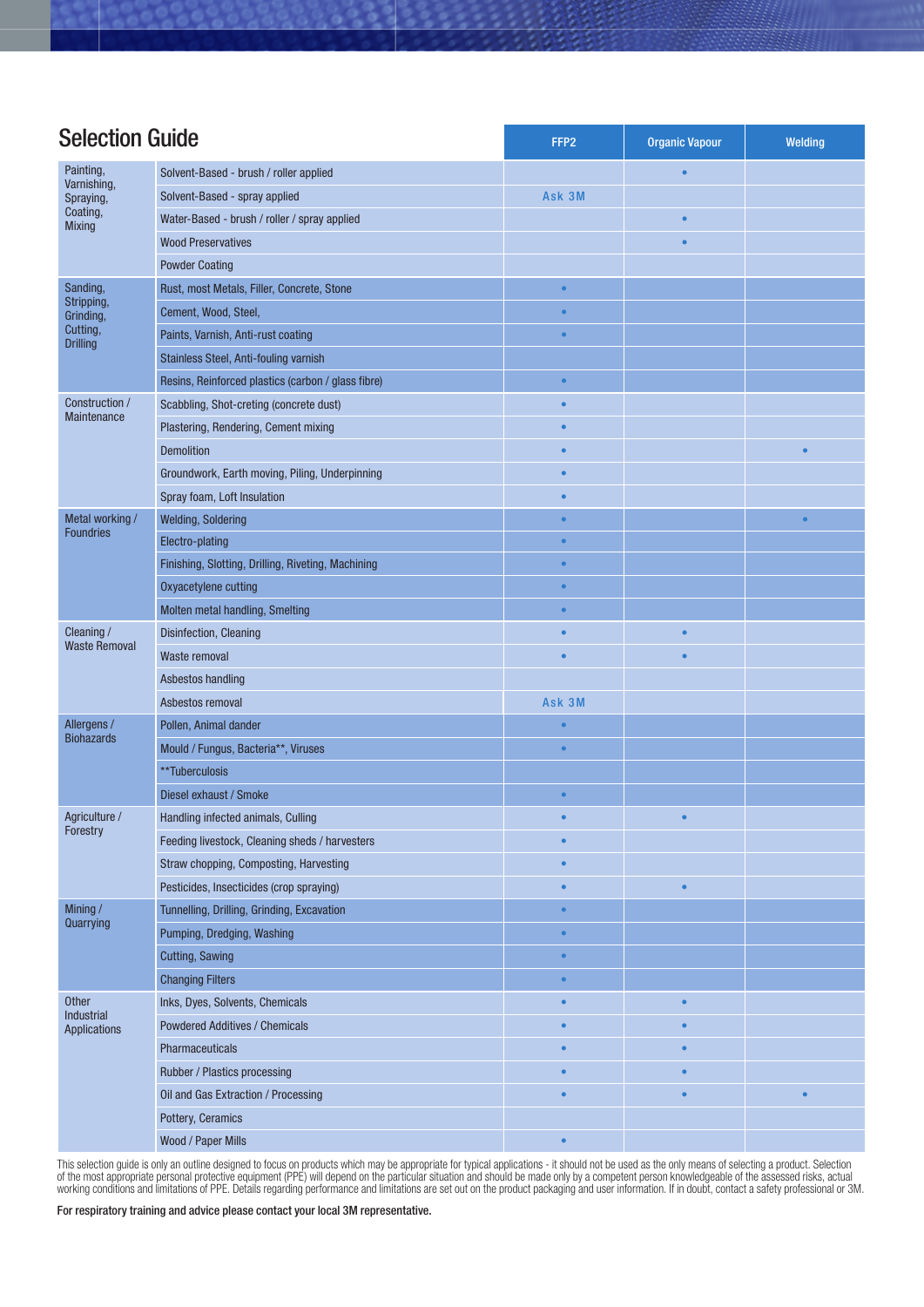### **Materials**

The following materials are used in the production of the 3M™ Welding Fume Respirators 9925 and 9928:

| Component        | <b>Material</b>                       |  |
|------------------|---------------------------------------|--|
| <b>Straps</b>    | Cotton / Polyisoprene / Polypropylene |  |
| <b>Nose Clip</b> | Aluminium                             |  |
| <b>Filter</b>    | Polyester / Polypropylene / Carbon    |  |
| <b>Faceseal</b>  | 9928 - PVC Foam                       |  |
| Nosefoam         | 9925 - PVC Foam                       |  |
| Valve            | Polypropylene                         |  |
| Valve diaphragm  | Polyisoprene                          |  |

These products do not contain components made from natural rubber latex.

Maximum mass of products  $= 18g$ 

### Fitting Instructions

See Figure 1.

All respirator components should be inspected for damage prior to each use.

- 1. Thread top elastic strap through top buckles. Repeat for bottom strap and buckles.
- 2. Hold respirator under chin, with nosepiece up. Locate the upper strap across the crown of the head and the lower straps below the ears. Straps must not be twisted.
- 3. Adjust tension: Increase pull evenly on both ends of top/ bottom straps.
- 4. Decrease without removing respirator, push out on back of buckles.
- 5. Using both hands, mould noseclip to the shape of the lower part of the nose to ensure a close fit and good seal. Pinching the noseclip using only one hand may result in less effective respirator performance.
- 6. The seal of the respirator on the face should be fit-checked before entering the workplace.

#### Figure 1



### Fit Check

- 1. Cover the front of the respirator with both hands being careful not to disturb the fit of the respirator.
- 2. (a) UNVALVED respirator EXHALE sharply; (b) VALVED respirator - INHALE sharply.
- 3. If air leaks around the nose, re-adjust the noseclip to eliminate leakage. Repeat the above fit check.
- 4. If air leaks at the respirator edges, work the straps back along the sides of the head to eliminate leakage. Repeat the above fit check.

If you CANNOT achieve a proper fit DO NOT enter the hazardous area. See your supervisor.

Users should be fit tested in accordance with national requirements. For information regarding fit testing procedures, please contact 3M.

### Product Range



9925 respirator

9928 respirator

## Cleaning Instructions

9928 only: If the respirator is to be used for more than one shift the faceseal/gasket must be cleaned at the end of each shift using the 3M™ 105 face seal wipe. DO NOT immerse product in water. Store cleaned respirator in clean, airtight container.